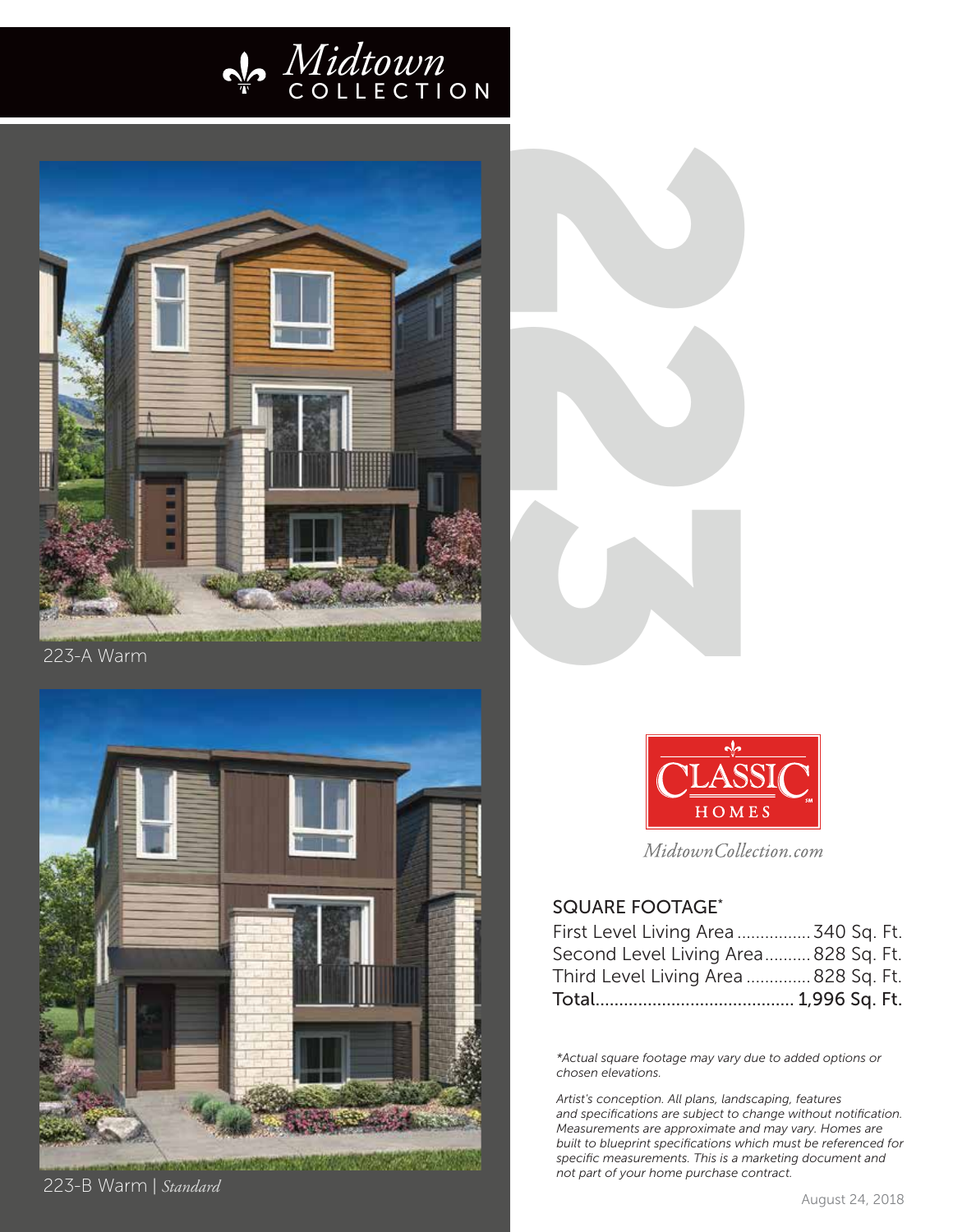



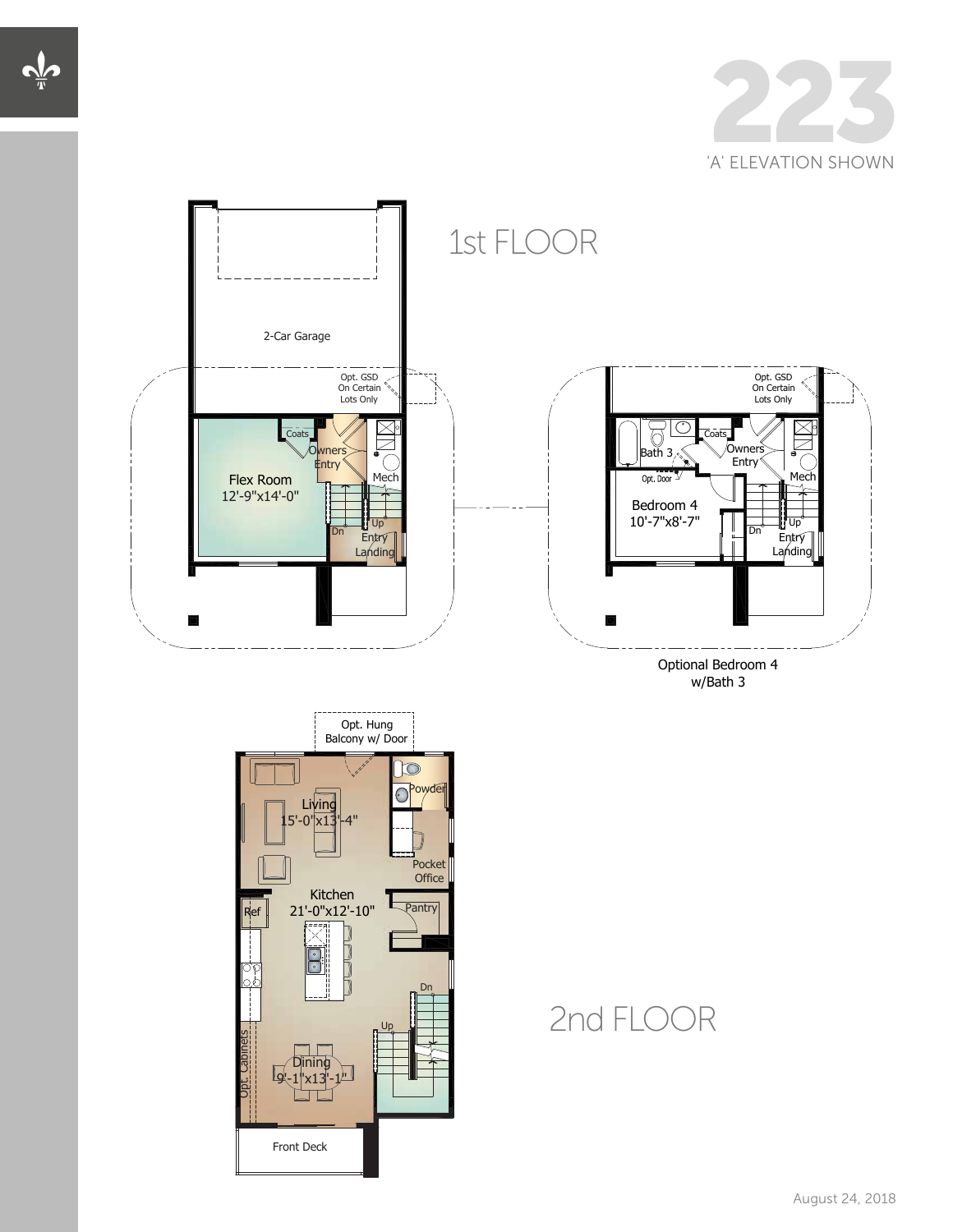



## 3rd FLOOR